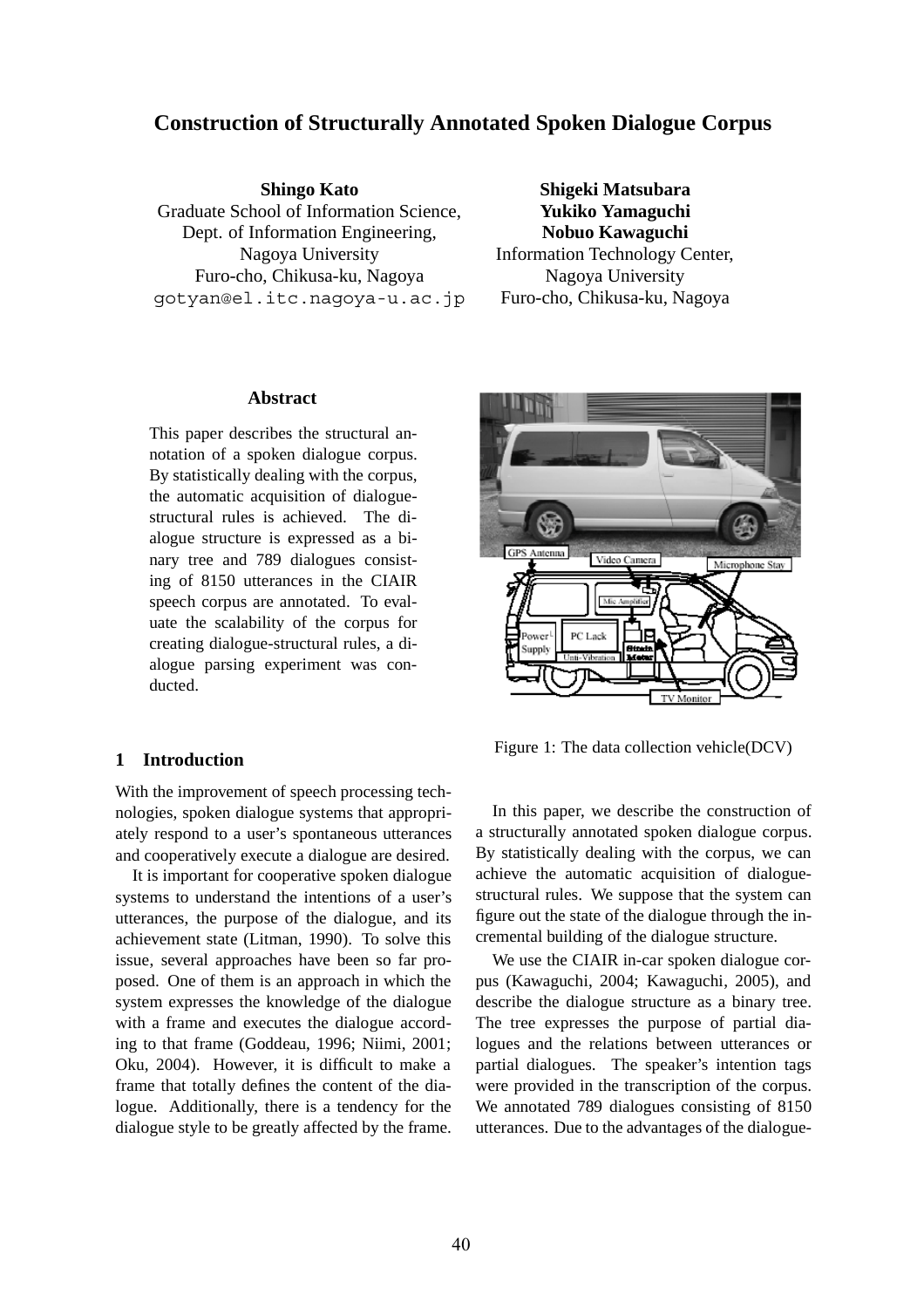| 0022 - 01:37:398-01:41:513 F:D:I:C: |                         |                                                        |  |  |  |
|-------------------------------------|-------------------------|--------------------------------------------------------|--|--|--|
| (F えーっと)                            | [FILLER:well] &(F エーット) |                                                        |  |  |  |
| おいしい                                | [delicious] &オイシー       |                                                        |  |  |  |
| おうどんの                               |                         | [Udon] &オウドンノ                                          |  |  |  |
| お店                                  | [restaurant] &オミセ       |                                                        |  |  |  |
|                                     |                         | 行きたいんですが <sb> [want to go] &amp;イキタインデスガ<sb></sb></sb> |  |  |  |
| 0023 - 01:42:368-01:49:961 F:O:I:C: |                         |                                                        |  |  |  |
| はい                                  | [well] &ハイ              |                                                        |  |  |  |
| この                                  | fthis areal &コノ         |                                                        |  |  |  |
| 近くですと                               |                         | [near] &チカクデスト                                         |  |  |  |
| 諏訪屋                                 | [SUWAYA] &スワヤ           |                                                        |  |  |  |
| 千種豊月が                               | <b>I"CHIKUSA</b>        |                                                        |  |  |  |
|                                     |                         | HOUGETSU"1&チクサホーゲツガ                                    |  |  |  |
| ございますが <sb></sb>                    |                         | [there are ] &ゴザイマスガ <sb></sb>                         |  |  |  |

Figure 2: Transcription of in-car dialogue speech



Figure 3: A part of the LIT

structural rules being represented by context free grammars, we were able to use an existing technique for natural language processing to reduce the annotation burden.

In section 2, we explain the CIAIR in-car spoken dialogue corpus and the speaker's intention tags. In sections 3 and 4, we discuss the design policy of a structurally annotated spoken dialogue corpus and the construction of the corpus. In section 5, we evaluate the corpus.

## **2 Spoken Dialogue Corpus with Layered Intention Tags**

The Center for Integrated Acoustic Information Research (CIAIR), Nagoya University, has been

compiling a database of in-car speech and dialogue since 1999, in order to achieve robust spoken dialogue systems in actual usage environments (Kawaguchi, 2004; Kawaguchi, 2005). This corpus has been recorded using more than 800 subjects. Each subject had conversations with three types of dialogue system: a human operator, the Wizard of OZ system, and the conversational system.

In this project, a system was specially built in a Data Collection Vehicle (DCV), shown in Figure 1, and was used for the synchronous recording of multi-channel audio data, multi-channel video data, and vehicle related data. All dialogue data were transcribed according to transcription standards in compliance with CSJ (Corpus of Spontaneous Japanese) (Maekawa, 2000) and were assigned discourse tags such as fillers, hesitations, and slips. An example of a transcript is shown in Figure 2. Utterances were divided into utterance units by a pause of 200 ms or more.

These dialogues are annotated by speech act tags called Layered Intention Tags (LIT) (Irie,  $2004(a)$ , which indicate the intentions of the speaker's utterances. LIT consists of four layers: "Discourse act", "Action", "Object", and "Argument". Figure 3 shows a part of the organization of LIT. As Figure 3 shows, the lower layered intention tag depends on the upper layered one. In principle, one LIT is given to one utterance unit. 35,421 utterance units have been tagged by hand (Irie, 2004(a)).

In this research, we use parts of the restaurant guide dialogues between a driver and a human operator. An example of the dialogue corpus with LIT is shown in Table 1. In the column called Speaker, "D" means a driver's utterance and "O" means an operator's one. We used the Discourse act, Action, and Object layers and extended them with speaker symbols such as "D+Request+Search+Shop". There are 41 types of extended LIT. Because the "Argument" layer is too detailed to express the dialogue structure, we omitted it.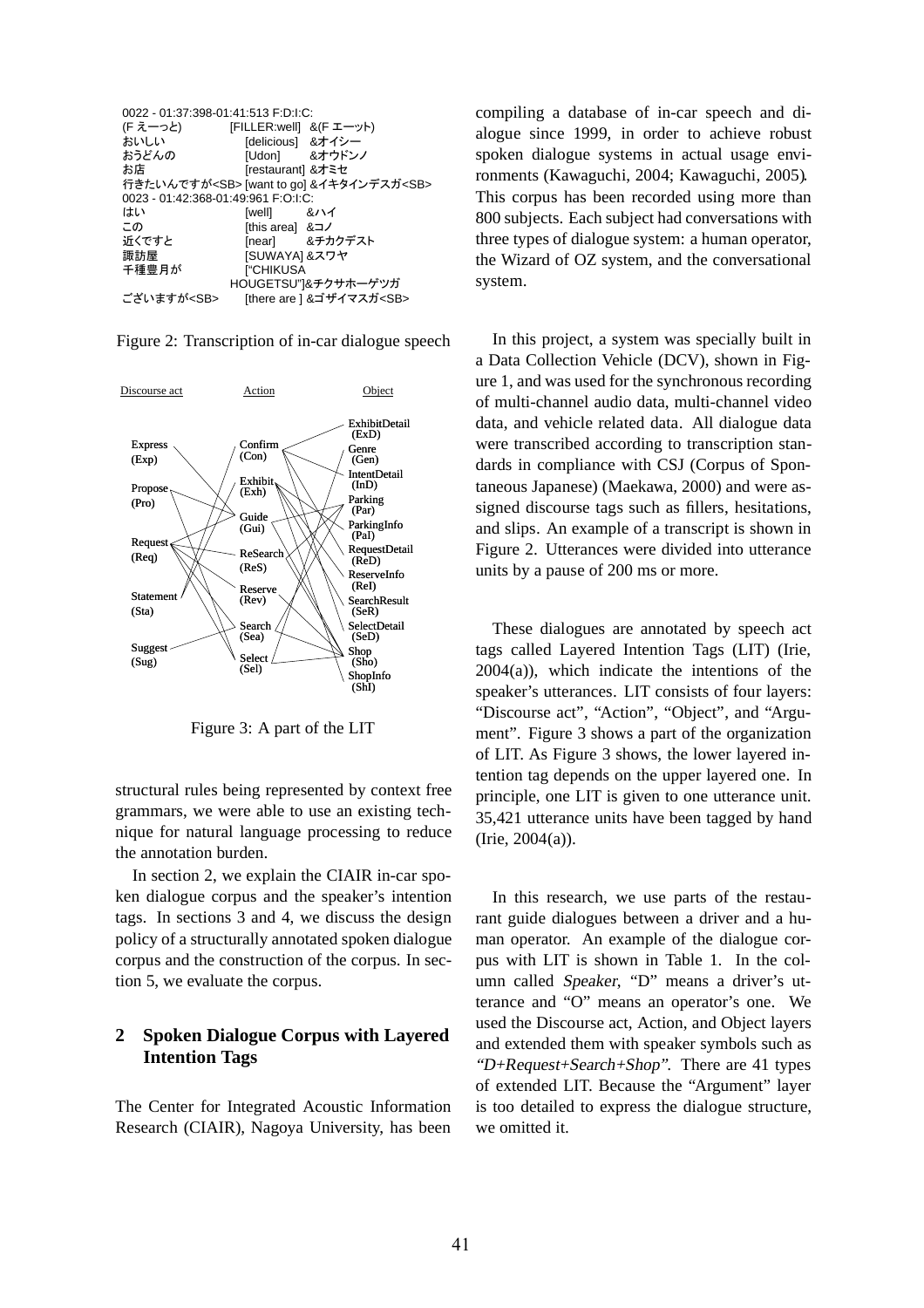| Utterance |                |                                                                      | <b>LIT</b>      |              |                     |
|-----------|----------------|----------------------------------------------------------------------|-----------------|--------------|---------------------|
| Number    | Speaker        | Transcription                                                        | First layer     | Second layer | Third layer         |
|           |                |                                                                      | (Discourse Act) | (Action)     | (Object)            |
| 277       | $\overline{D}$ | kono hen de tai ga tabera reru tokoro nai                            | Request         | Search       | Shop                |
|           |                | kana.                                                                |                 |              |                     |
|           |                | (I'd like to eat some sea bream.)                                    |                 |              |                     |
| 278       | $\overline{O}$ | hai.                                                                 | Statement       | Exhibit      | <b>IntentDetail</b> |
|           |                | (Let me see.)                                                        |                 |              |                     |
| 279       | $\Omega$       | o ryori wa donna o ryouri ga yorosi katta                            | Request         | Select       | Genre               |
|           |                | desuka.                                                              |                 |              |                     |
|           |                | (Which kind do you like?)                                            |                 |              |                     |
| 280       | $\overline{D}$ | nama kei ga ii kana.                                                 | Statement       | Select       | Genre               |
|           |                | (Fresh and roe.)                                                     |                 |              |                     |
| 281       | $\overline{D}$ | Nabe ga tabe tai desu.                                               | Statement       | Select       | Genre               |
|           |                | (I want to have a Hotpot.)                                           |                 |              |                     |
| 282       | $\overline{O}$ | hai kono tikaku desu to tyankonabe to oden                           | Statement       | Exhibit      | SearchResult        |
|           |                | kaiseki ato syabusyabu nado ga gozai masu                            |                 |              |                     |
|           |                | ga.                                                                  |                 |              |                     |
|           |                | (Well, there are restaurants near here that                          |                 |              |                     |
|           |                | serve sumo wrestler's stew, Japanese hot-                            |                 |              |                     |
|           | $\overline{D}$ | pot, and sliced beef boiled with vegetables.)<br>oden kaiseki ga ii. |                 |              |                     |
| 283       |                | (I love Japanese Hotpot.)                                            | Statement       | Select       | Genre               |
| 284       | $\overline{0}$ | hai sou simasu to "MARU" to iu omise ni                              | Statement       | Exhibit      | SearchResult        |
|           |                | nari masu ga.                                                        |                 |              |                     |
|           |                | ("MARU" restaurant is suitable.)                                     |                 |              |                     |
| 285       | $\overline{O}$ | yorosi katta de syou ka.                                             | Request         | Exhibit      | <b>IntentDetail</b> |
|           |                | (How about this?)                                                    |                 |              |                     |
| 286       | $\overline{D}$ | yoyaku wa hituyou ari masu ka.                                       | Request         | Exhibit      | ShopInfo            |
|           |                | (Should I make a reservation?)                                       |                 |              |                     |
| 287       | $\overline{O}$ | a yoyaku no hou wa yoyoku sare naku temo                             | Statement       | Exhibit      | ShopInfo            |
|           |                | o mise ni wa hairu koto ga deki masu ga.                             |                 |              |                     |
|           |                | (No, a reservation is not necessary.)                                |                 |              |                     |
| 288       | $\overline{D}$ | a zya soko made annai onegai si masu.                                | Request         | Guide        | Shop                |
|           |                | (I see. Please guide me there.)                                      |                 |              |                     |
| 289       | $\overline{O}$ | kasikomari masi ta.                                                  | Statement       | Exhibit      | <b>IntentDetail</b> |
|           |                | (Sure.)                                                              |                 |              |                     |
| 290       | $\overline{0}$ | sore dewa "MARU" made go annnai itasi                                | <b>Express</b>  | Guide        | Shop                |
|           |                | masu.                                                                |                 |              |                     |
|           |                | (Now, I'm navigating to "MARU")                                      |                 |              |                     |
| 291       | D              | hai.                                                                 | Statement       | Exhibit      | <b>IntentDetail</b> |
|           |                | (Thanks.)                                                            |                 |              |                     |

Table 1: Example of the dialogue corpus with LIT

# **3 Description of Dialogue Structure**

## **3.1 Dialogue structure**

In this research, we assume that the fundamental unit of a dialogue is an utterance to which one LIT is given. To make the structural analysis of the dialogue more efficient, we express the dialogue structure as a binary tree. We defined a category called POD (Part-Of-Dialogue), according to the observations of the restaurant guide task, that was especially focused on what subject was dealt with. As a result of this, 11 types of POD were built (Table 2). Each node of a structural tree is labeled with a POD or LIT. The dialogue structural tree of Table 1 is shown in Figure 4.

### **3.2 The design policy of dialogue structure**

To consider a dialogue as an LIT sequence, LIT providing process (Irie, 2004(b)) usually should be done. Furthermore, repairs and corrections are eliminated because they do not provide LIT. In this research, we used an LIT sequence provided in the corpus. After that, the annotation of the dialogue structure was done in the following way.

**Merging utterances:** When two adjoining utterances such as request and answer, they seem to be able to pair up and merge with an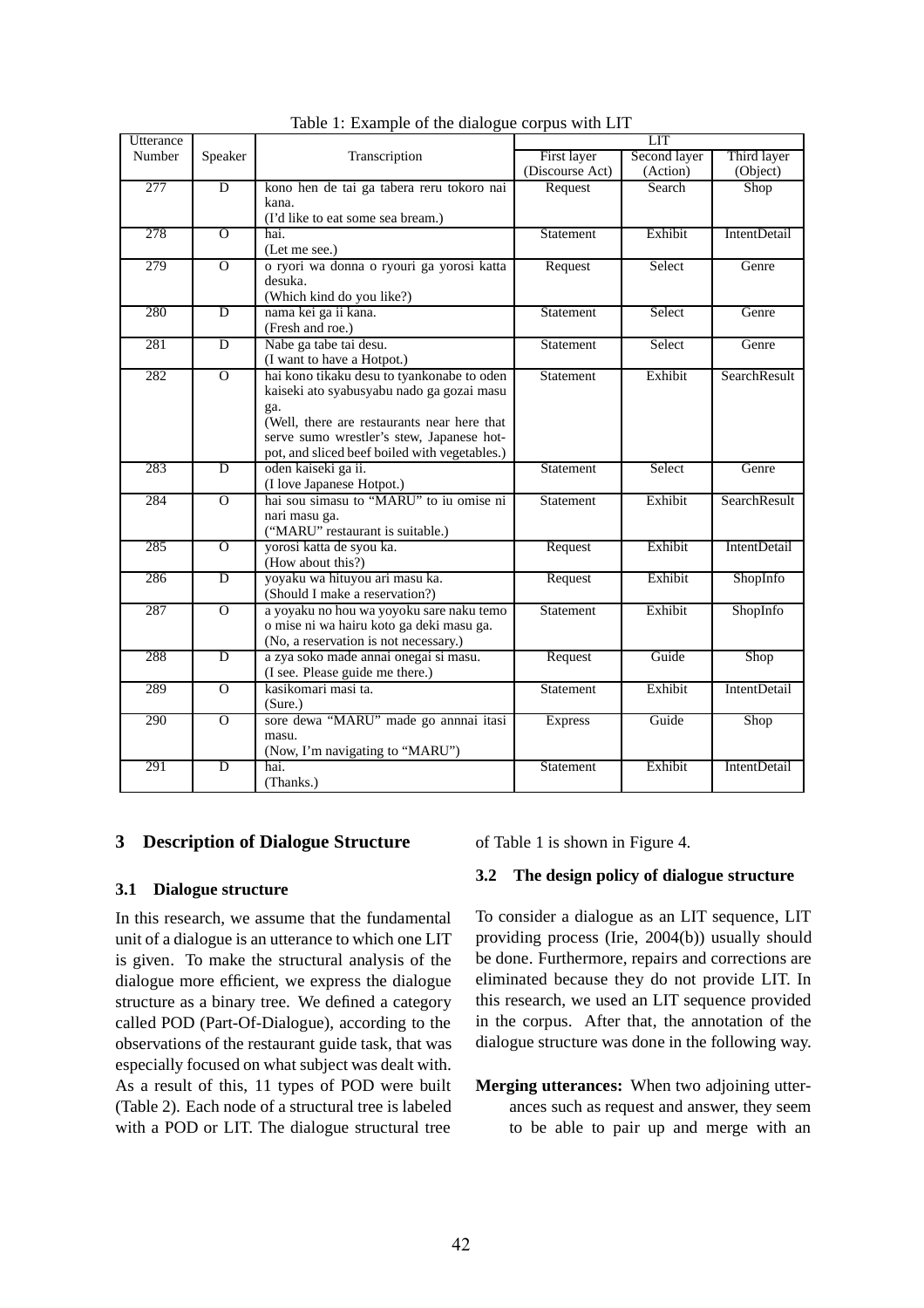appropriate POD. In Table 1, for example, the utterance "Should I make a reservation?" (#286) is a request and the answer to #286 is "No, a reservation is not necessary"(#287). In this way, utterances are combined with the POD "S INFO".

When the LIT's of two adjacent utterances are corresponding, these utterances are supposed to be paired and merged with the same LIT. Utterance "Fresh and roe" (#280) and "I want to have Hotpot" (#281) are related to choosing the style of restaurant and are provided with the same LIT. Therefore they are combined with the LIT "D+Statement+Select+Genre".

**Merging partial dialogues:** When two adjoining partial dialogues (i.e. a partial tree) are composing another partial dialogue, they are merged with a proper POD. In Table 1, for example, a search dialogue (from #277 to #285, SRCH) and a shop information dialogue helping search (from #286 to #287, S INFO) are combined and labeled as the POD "SLCT".

When the POD's of two adjacent partial dialogues are corresponding, these dialogues are merged with the same POD. Two search dialogues (one is from #277 to #282, other is from #283 to #285) are combined with the same POD "SRCH".

**The root of the tree:** The POD of the root of the tree is "GUIDE", because the domain of the corpus is restaurant guide task.

# **4 Construction of Structurally Annotated Spoken Dialogue Corpus**

### **4.1 Work environment and procedures**

We made a dialogue parser as a supportive environment for annotating dialogue structures.

Applying the dialogue-structural rules, which are obtained from annotated structural trees (like Figure 4.), the parser analyzes the inputs of the LIT sequences and the outputs off all available dialogue-structural trees. An annotator then chooses the correct tree from the outputs. When

| <b>POD</b>       | Substance                             |
|------------------|---------------------------------------|
| <b>GENRE</b>     | choosing style of cuisine.            |
| <b>GUIDE</b>     | guidance to restaurant or parking.    |
| <b>P_INFO</b>    | extracting parking information such   |
|                  | as vacant space, neighborhood.        |
| <b>P_SRCH</b>    | searching for a parking space.        |
| <b>S_INFO</b>    | extracting shop information such as   |
|                  | price, reservation, menu, area, fixed |
|                  | holiday.                              |
| <b>SLCT</b>      | selecting a restaurant or parking     |
|                  | space.                                |
| <b>SRCH</b>      | searching for a restaurant.           |
| <b>SRCH_ROST</b> | requesting a search.                  |
| <b>RSRV</b>      | making a reservation.                 |
| <b>RSRV_DTL</b>  | extracting reservation information    |
|                  | such as time, number of people, etc.  |
| <b>RSRV ROST</b> | requesting a reservation.             |

the outputs don't include the correct tree, the annotator should rectify the wrong tree rewriting the list form of the tree. In this way, we make the annotation more efficient.

The dialogue parser was implemented using the bottom-up chart parsing (Kay, 1980). The structural rules were extracted from all annotated dialogues. In the environment outlined above, we have worked at bootstrap building. That is, we

- 1. outputed the dialogue structures through the parser.
- 2. chose and rectified the dialogue structure using an annotator.
- 3. extracted some structural rules from some dialogue-structural trees.

We repeated these procedures and increased the structural rules incrementally, so that the dialogue parser improved it's operational performance.

### **4.2 Structurally annotated dialogue corpus**

We built a structurally annotated dialogue corpus in the environment described in Section 4.1, using the restaurant guide dialogues in the CIAIR corpus. The corpus includes 789 dialogues consisting of 8150 utterances. One dialogue is composed of 11.61 utterances. Table 3 shows them in detail.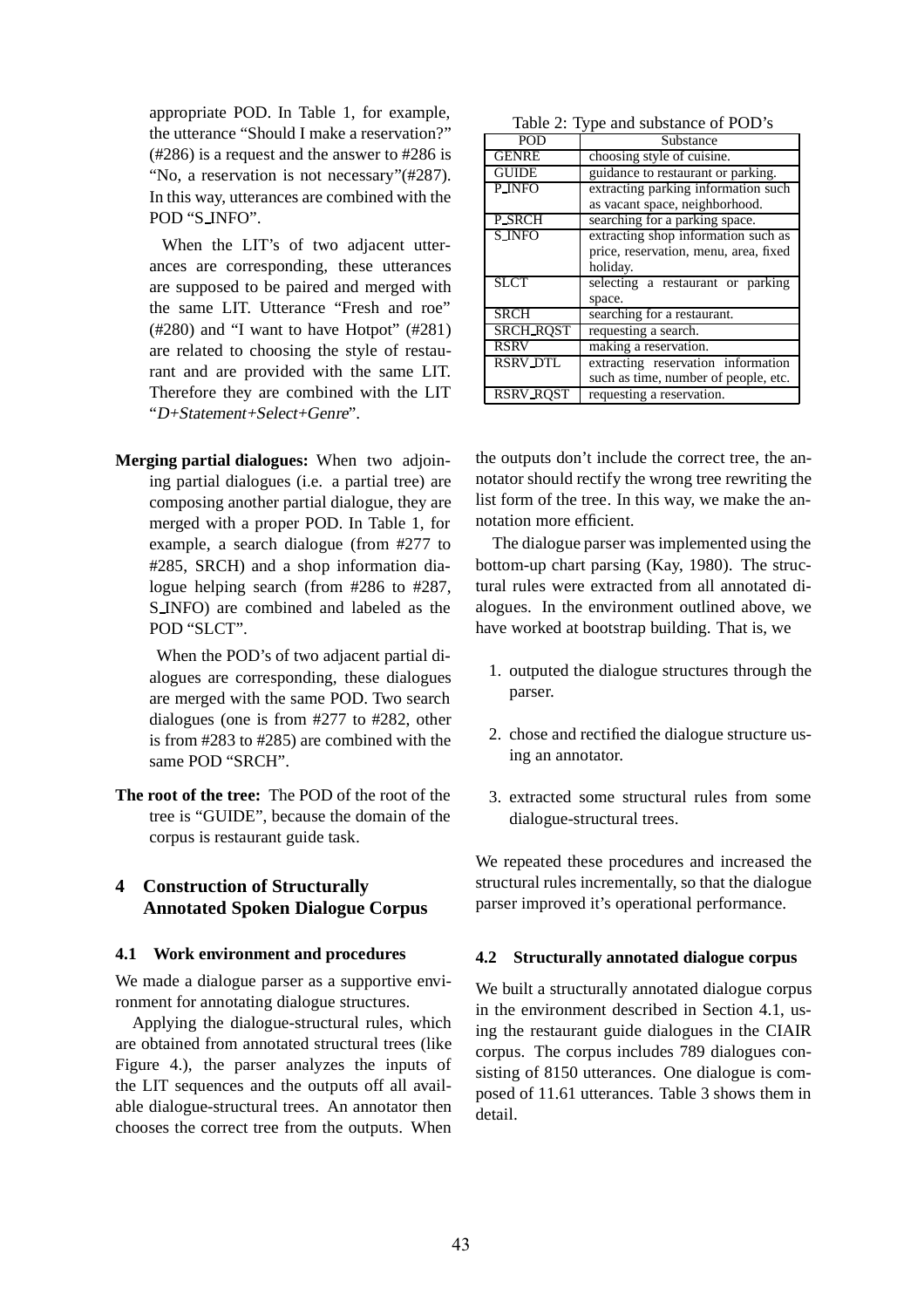

Figure 4: Dialogue-structural tree and rules for Table 1 Dialogue-structural tree and rules for Table 1

GUIDE→SLCT O+Exp+Gui+Sho GENRE SLCT→SLCT D+Req+Gui+Sho S\_INFO D+Req+Exh+ShI O+Sta+Exh+ShI O+Req+Sel+Gen D+Sta+Sel+GenSLCT→SRCH S\_INFO D+Sta+Sel+Gen D+Sta+Sel+Gen D+Sta+Sel+Gen $\mathsf{S}\mathsf{R}\mathsf{C}\mathsf{H}\mathsf{\rightarrow}\mathsf{S}\mathsf{R}\mathsf{C}\mathsf{H}$  D+Req+Gui+Sho D+Req+Gui+Sho O+Sta+Exh+InDSRCH→SRCH\_RQST O+Sta+Exh+SeR D+Req+Sea+Sho D+Req+Sea+Sho O+Sta+Exh+InD SRCH\_RQSTD+Req+Sea+Sho GENRE O+Exp+Gui+Sho O+Exp+Gui+Sho D+Sta+Exh+InDD+Sta+Exh+SeR→O+Sta+Exh+SeR O+Re+Exh+InD

 $44$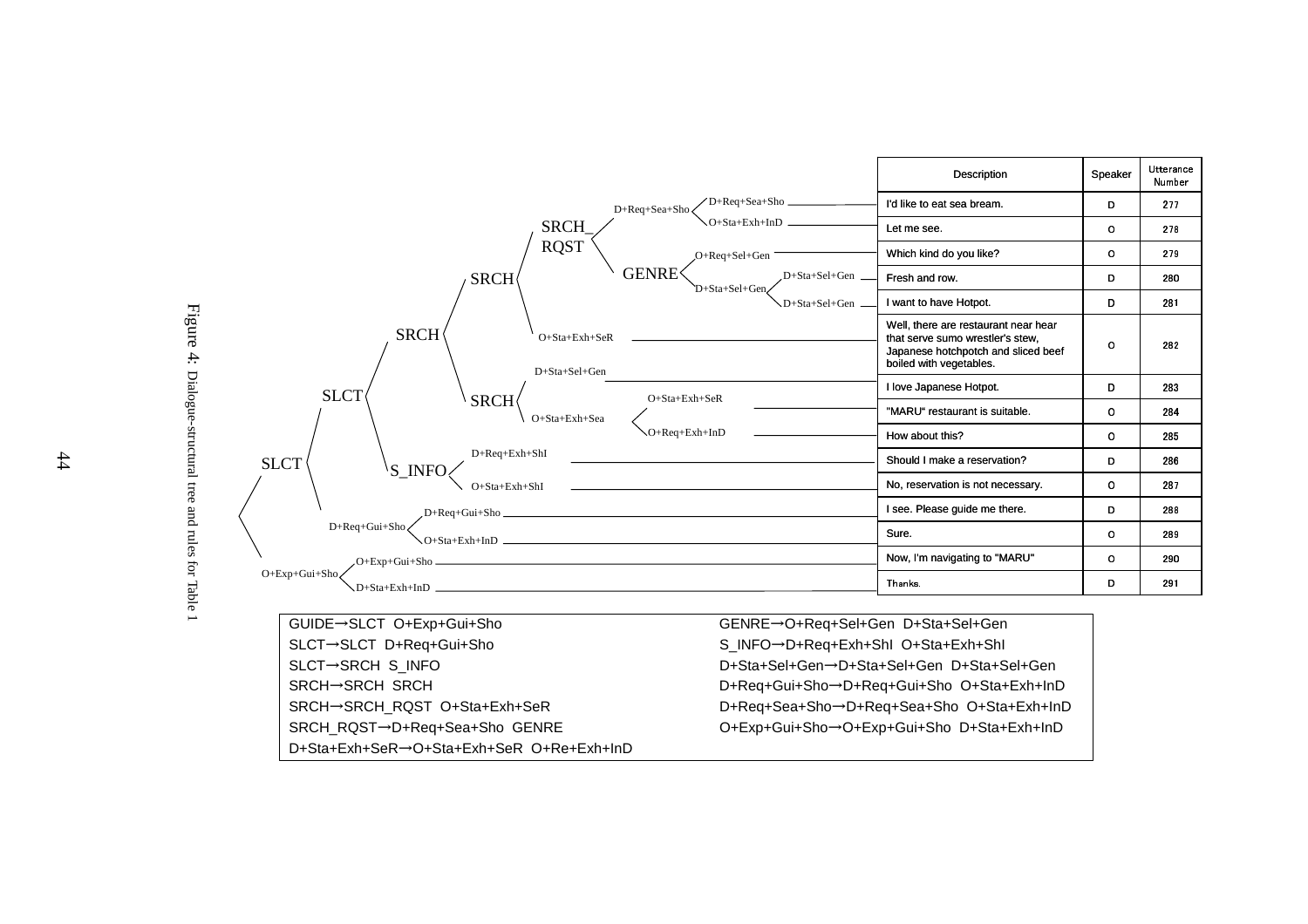Table 3: Corpus statistics

| number of dialogues                      | 789   |
|------------------------------------------|-------|
| number of utterances                     | 8150  |
| number of structural rules               | 297   |
| utterances per one dialogue              | 11.61 |
| number of dialogue-structural tree types | 659   |
| number of LIT sequence types             |       |

# **5 Evaluation of Structurally Annotated Dialogue Corpus**

To evaluate the scalability of the corpus for creating dialogue-structural rules, a dialogue parsing experiment was conducted. In the experiment, all 789 dialogues were divided into two data sets. One of them is the test data consists of 100 dialogues and the other is the training data consists of 689 dialogues. Furthermore, the training data were divided into 10 training sets.

By increasing the training data sets, we extracted the probabilistic structural-rules from each data. We then parsed the test data using the rules and ranked their results by probability.

In the evaluation, the coverage rate, the correct rate, and the N-best correct rate were used.

Coverage rate = 
$$
\frac{D_{parsed}}{D_{test}}
$$

\nCorrect rate = 
$$
\frac{D_{correct}}{D_{test}}
$$

\nN-best correct rate = 
$$
\frac{D_{nbest}}{D_{test}}
$$

 $D_{parsed}$  = Number of the dialogues which can be parsed  $D_{correct}$  = Number of the dialogues which include the correct tree in their parse trees

 $D_{nbest}$  = Number of the dialogues which include the correct tree in their n-best parse trees

 $D_{test}$  = Number of the dialogues in the test data

The results of the evaluation of the coverage rate and the correct rate are shown in Figure 5. The correct rates for each of the training sets, ranked from 1-best to 10-best, are shown in Figure 6.

In Figure 5, both the coverage rate and the correct rate improved as the training data was increased. The coverage rate of the training set consisting of 689 dialogues was 92%. This means



Figure 5: The relation between the size of training data and coverage and correct rate.



Figure 6: The relation between the size of training data and the n-best correct rate.

that the rules that were from the training set enabled the parsing of a wide variety dialogues. The fact the correct rate was 86% shows that, using the rules, the correct structures can be built for a large number of dialogues.

Three in eight failure dialogues had continued after a guidance for a restaurant. Therefore, we assume that offering guidance to a restaurant is a termination of the dialogue, in which case they couldn't be analyzed. Another three dialogues couldn't be analyzed because they included some LIT which rarely appeared in the training data. The cause of failure in the other two dialogues is that an utterance that should be combined with its adjoining utterance is abbreviated.

Figure 6 shows that the 10-best correct rate for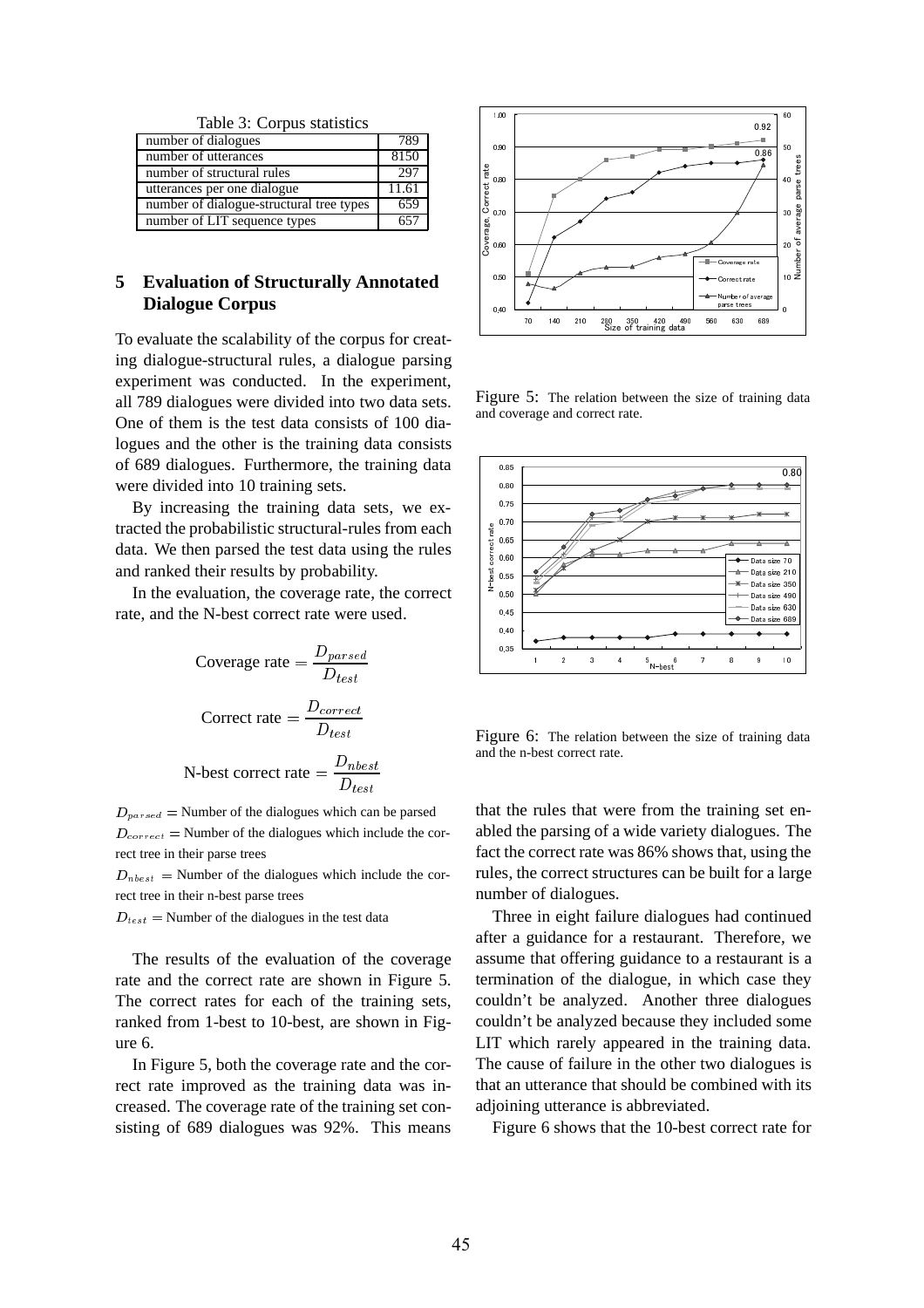the training set consisting of 689 dialogues was 80%. Therefore the correct rate is 86%, and approximately 93% (80/86) of the dialogues that can be correctly analyzed include the correct tree in their top-10. According to Figure 5, the number of average parse trees increased with the growth of the training data. However, most of the dialogues that can be analyzed correctly are supposed to include the correct tree in their top-10. Therefore, it is enough to refer to the top-10 in a situation where the correct one should be chosen from the set of candidates, such as in the speech prediction and the dialogue control. As a result, the high-speed processing is achieved.

## **6 Conclusion**

In this paper, we described the construction of a structurally annotated spoken dialogue corpus. From observating the restaurant guide dialogues, we designed the policy of the dialogue structure and annotated 789 dialogues consisting of 8150 utterances. Furthermore, we have evaluated the scalability of the corpus for creating dialoguestructural rules.

We now introduce the application field of the structurally annotated dialogue corpus.

**Discourse analysis:** Using a POD labeled information for each partial structure of the dialogue, we can obtain information such as the structure of the domain, the user's tasks, the dialogue formats, etc.

### **Speech prediction and dialogue control:** A

system builds the structure of an input up to date and extracts the dialogue example that is most similar to the structure of the input from the corpus. If the next utterance or LIT of the extracted dialogue is the user's, the system waits for the user's utterance and predicts its meaning and intention. If the system's utterance is next, the system uses the utterance or LIT to control the dialogue.

At the present time, we have run up the data of the corpus and built probabilistic dialogue-structural trees. Next, we will apply the trees to some components of the spoken dialogue systems such as speech prediction and dialogue control.

## **Acknowledgments**

The authors would like to thank Ms. Yuki Irie for her valuable comments about the design of the dialogue structure. This research was partially supported by the Grant-in-Aid for Scientific Research (No. 15300045) of JSPS.

## **References**

- David Goddeau, Helen Meng, Joe Poliformi, Stephanie Seneff, and Senis Busayapongchai: A form-based dialogue manager for spoken language applications, Proc. of ICSLP'96, pp.701-704, 1996.
- Diane J. Litman and James F. Allen : Discourse Processing and Commonsense Plans. Phillip R. Cohen, Jerry Morgan, Martha E. Pollack, editors. Intentions in Communication. pp.365-388, MIT Press, Cambridge, MA, 1990.
- Kikuo Maekawa, Hanae Koiso, Sadaoki Furui, and Hitoshi Isahara: Spontaneous speech corpus of Japanese, LREC-2000, pp.947-952, 2000.
- Martin Kay: Algorithm Schemata and Data Structures in Syntactic Processing, TR CSL-80-12, Xerox PARC, 1980.
- Nobuo Kawaguchi, Kazuya Takeda, and Fumitada Itakura: Multimedia corpus of in-car speech communication. J. VLSI Signal Processing, vol.36, no.2, pp.153-159, 2004.
- Nobuo Kawaguchi, Shigeki Matsubara, Kazuya Takeda, and Fumitada Itakura: CIAIR In-Car Speech Corpus -Influence of Driving States-. IE-ICE Trans. on Information and System, E88-D(3), pp.578-582, 2005.
- Tomoki Oku, Takuya Nishimoto, Masahiro Araki, and Yasuhisa Niimi: A Task-Independent Control Method for Spoken Dialogs, Systems and Computers in Japan, Vol.35, No.14, 2004.
- Yasuhisa Niimi, Tomoki Oku, Takuya Nishimoto, and Masahiro Araki: A rule based approach to extraction of topic and dialog acts in a spoken dialog system, Proc. of EUROSPEECH2001, vol.3, pp.2185- 2188, 2001.